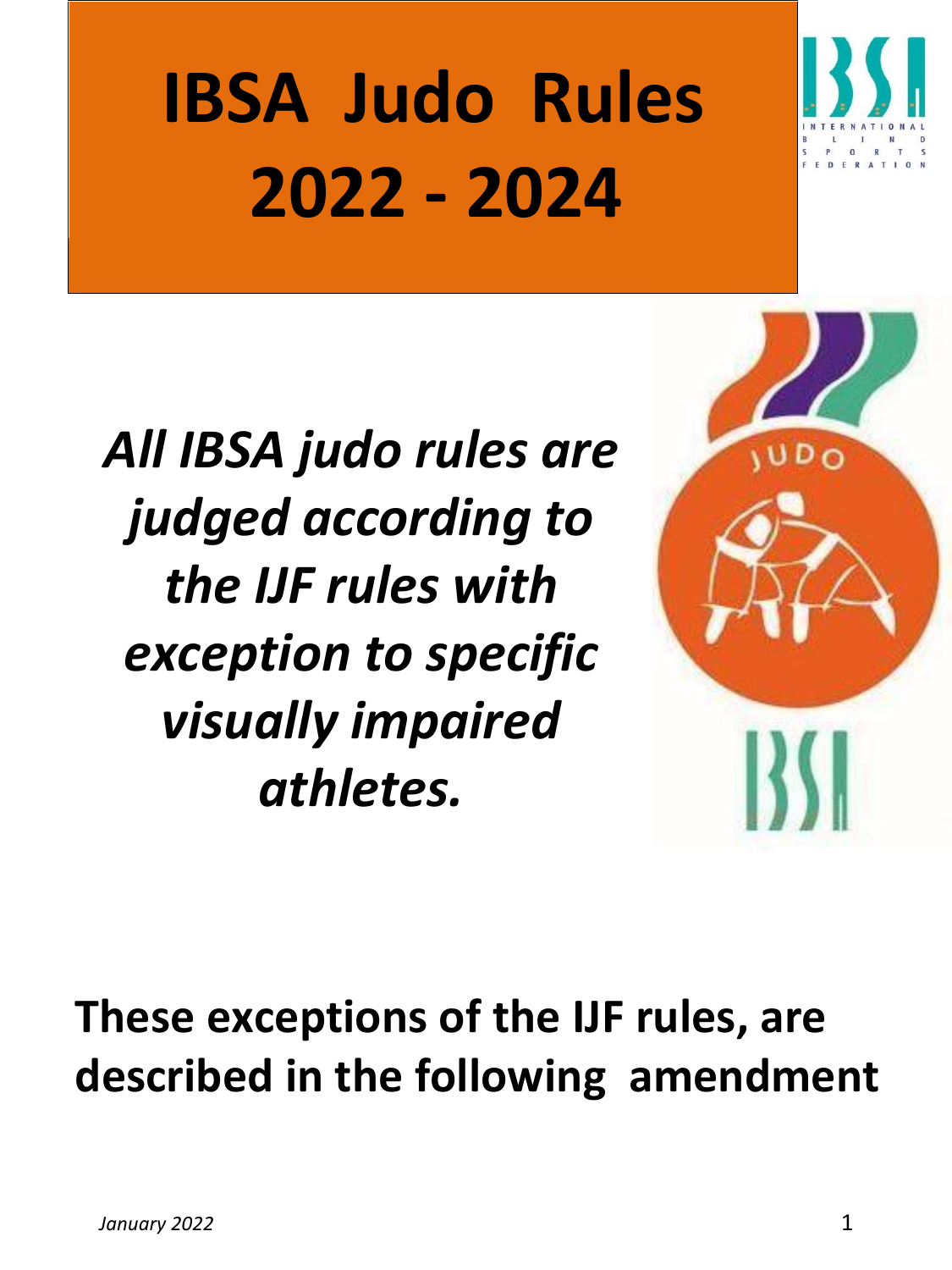| <b>INDEX:</b> |  |
|---------------|--|
|               |  |
|               |  |
|               |  |
| 4.            |  |
|               |  |
|               |  |
|               |  |
|               |  |
|               |  |
|               |  |
|               |  |
|               |  |
|               |  |
|               |  |
|               |  |
|               |  |
|               |  |
|               |  |
|               |  |
|               |  |
|               |  |
|               |  |
|               |  |
|               |  |
|               |  |
|               |  |
|               |  |
|               |  |
|               |  |
|               |  |
|               |  |
|               |  |
|               |  |
|               |  |
|               |  |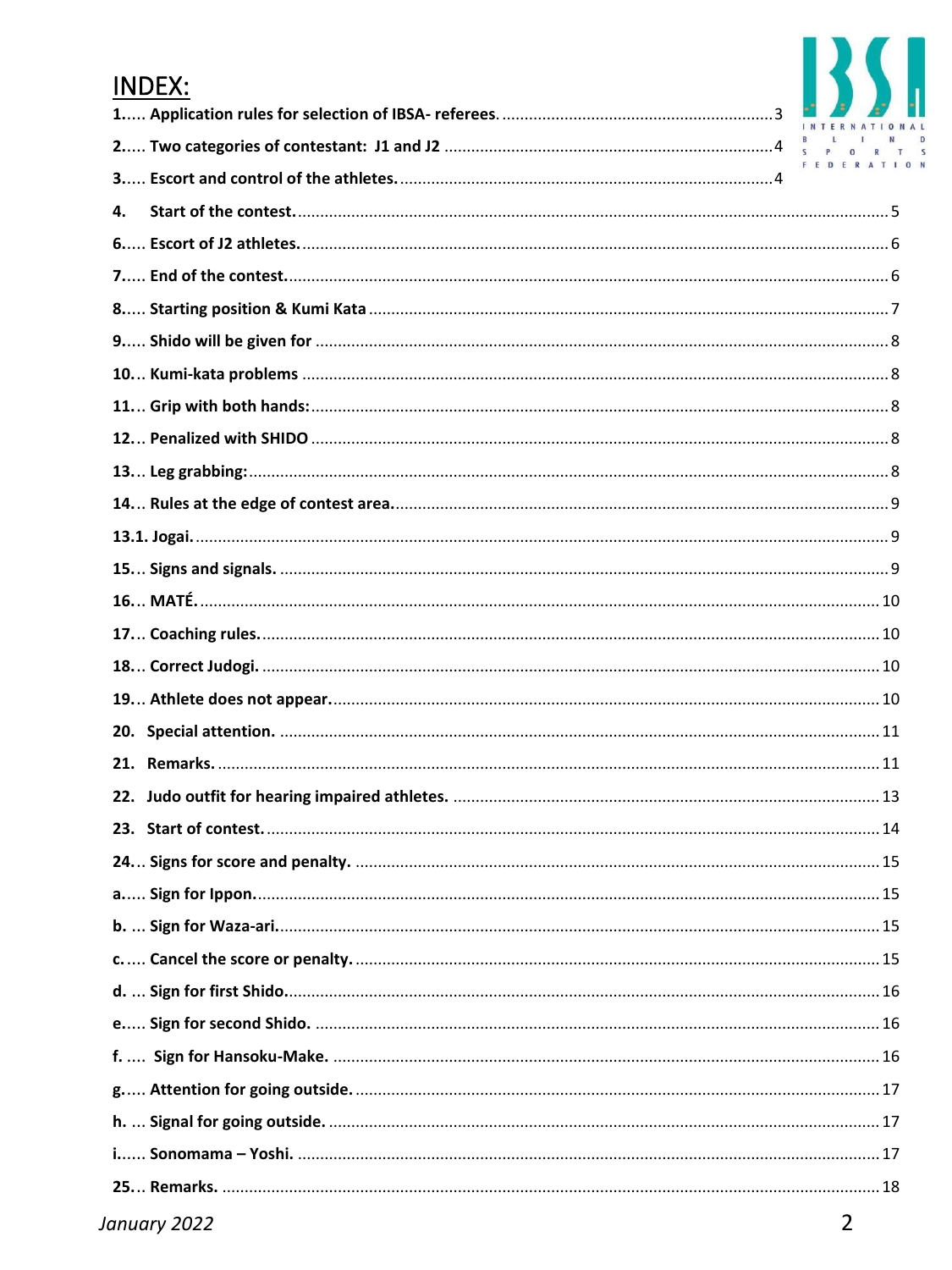

### <span id="page-2-0"></span>**1. Application rules for selection of IBSA- referees**.

- IBSA referee applicants must be **active IJF-referees**.
- The selection for IBSA World Championships and IJF and IBSA joint events the selection will be in **collaboration with the IJF referee commission**
- For **World Championships, World Games, Paralympic Games** the referee will be nominated **by the IBSA referee commission in collaboration with the IJF referee commission**
- The IBSA referee must **attend one seminar for IBSA rules and at least one over the past 2 years**.
- The IBSA referee must obtain a **minimum of 2 classifications over the last 12 months**.
- The **highest position on the IJF and IBSA ranking list**
- For **Continental Championships** each country can send 2 referees **with IJF international (A) or Continental (B) licences and a IBSA license**. Beforehand, the referee must inform the IBSA refereedirector about participation.
- If **this referee does not have the required IBSA license,** please do **ask the commission before the next IBSA rules seminar.**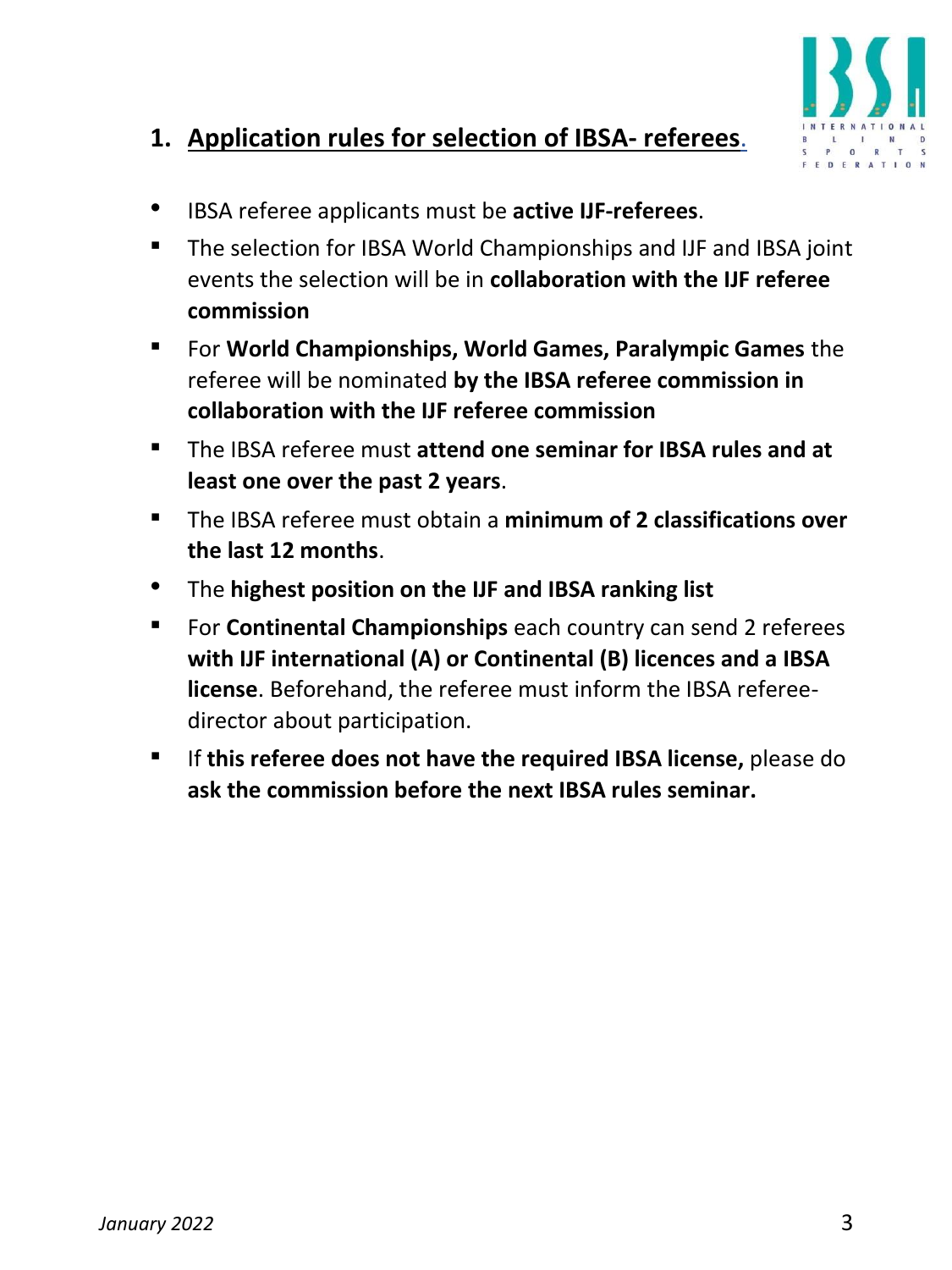### <span id="page-3-0"></span>**2. Two categories of contestant: J1 and J2**





• **J1 (blind),** *(has a red circle (7 cm diameter) on the back number of the judogi).*

• **J2 (visually Impaired)** 

**(***The categories J1 and J2 do not compete against each other unless there are not enough athletes to fulfil 2 separate medal events. In that case it is possible to deviate from this in mutual consultation).*

**3. Escort and control of the athletes.**

<span id="page-3-1"></span>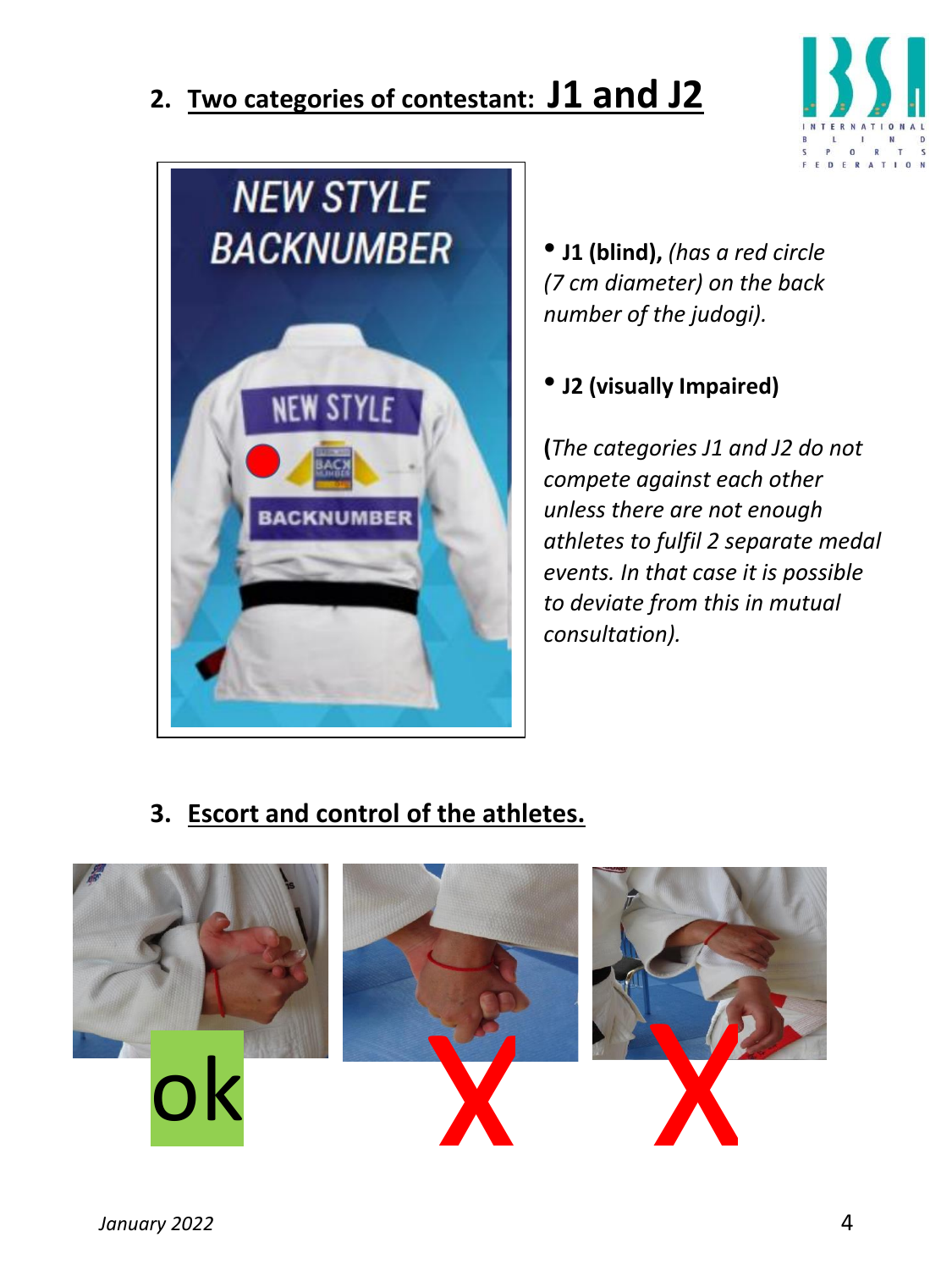

### <span id="page-4-0"></span>**4. Start of the contest.**

- **-** The referee will stand opposite to Joseki on the edge.
- **-** The coach escorts the athlete to the referee. If the coach cannot escort the judoka, the local staff will escort the athlete.
- **-** competitors' position left and right next to the main referee.
- **-** control of the athletes by their arm.
- **-** bow together.

### **5. Escort of J1 athletes.**

**Only the J1 athletes or the athletes who need due attention are escorted by the referee.** 

**Referee and athletes bow together and walk straight to the starting position**

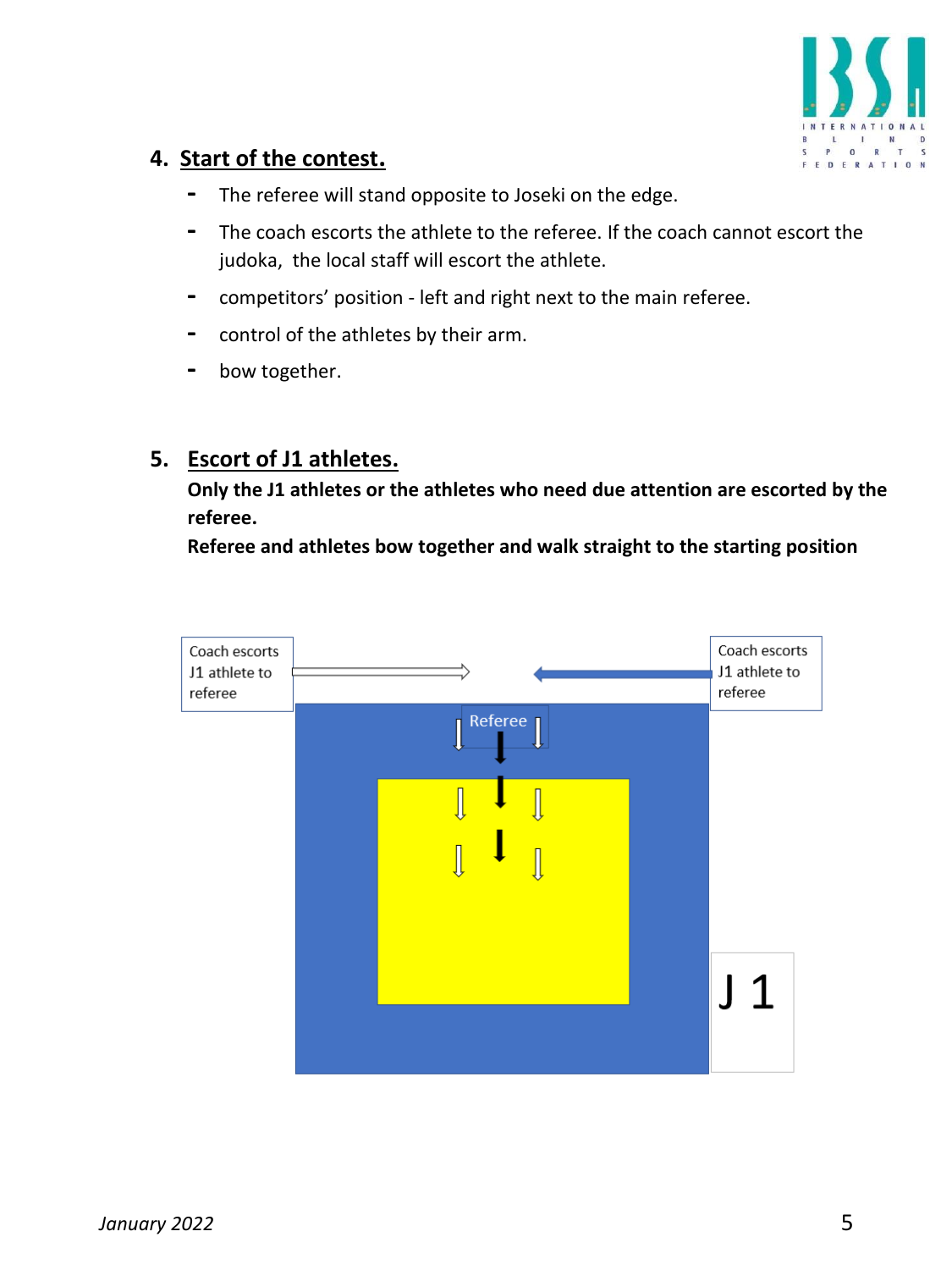

### <span id="page-5-0"></span>**6. Escort of J2 athletes.**

In principle, the J2 walks (no escorting by handgrip) next to the referee to the starting position. If the J2 requires escort, the athlete can be assisted by the referee.

Referee and athletes bow together and walk straight to the starting position.



### <span id="page-5-1"></span>**7. End of the contest.**

- **-** The referee will indicate the winner and announce Shiro (white) or Ao (blue).
- **-** The referee will make athletes "REI" (with call of "REI")
- **-** The referee will move between the athletes and turn around (with his back to Joseki).
- **-** Escort J1 and walk together with the athletes to the edge of the competition area (not on the yellow line)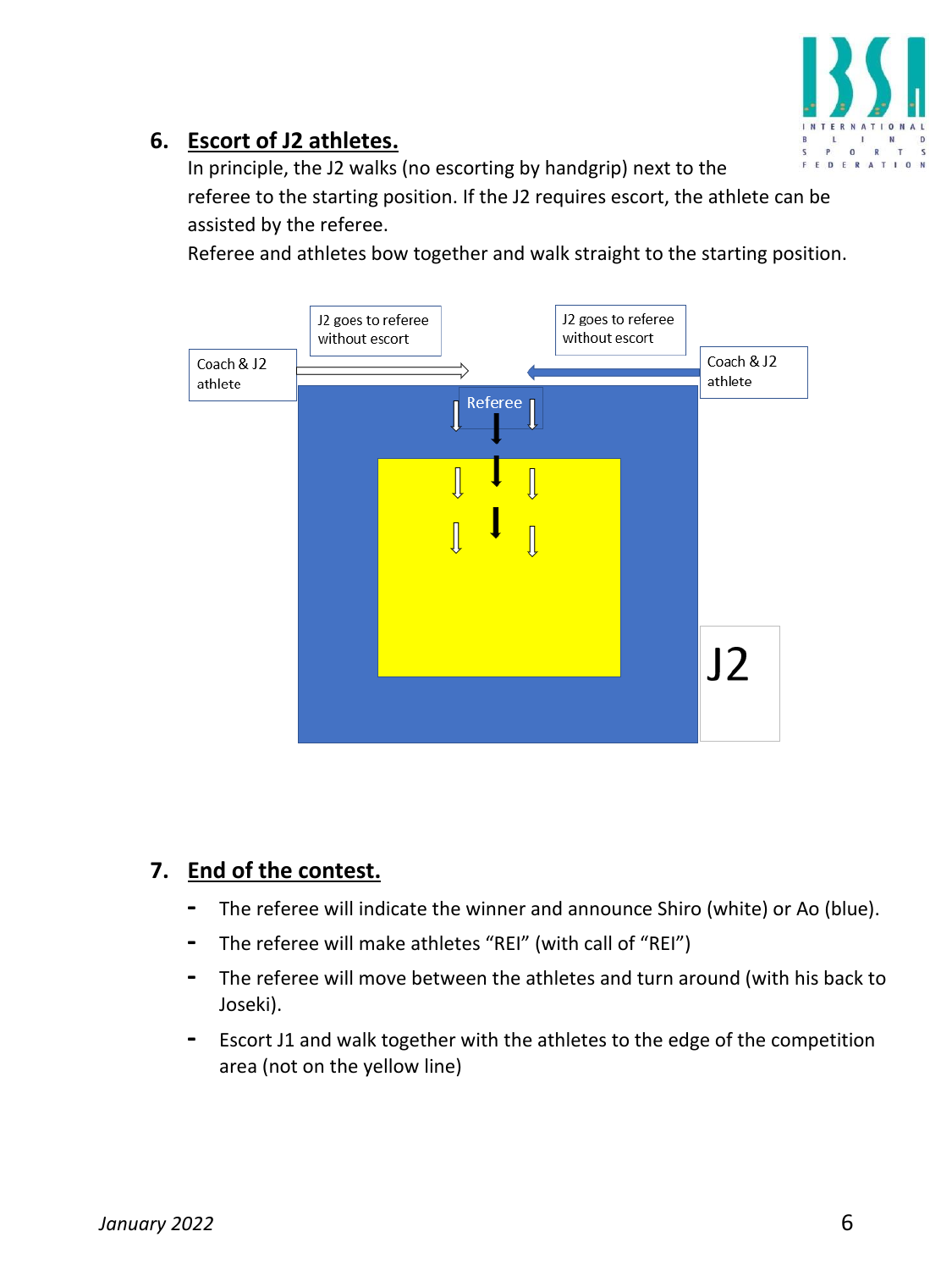### <span id="page-6-0"></span>**8. Starting position & Kumi Kata**

- **-** Both athletes are in their starting position.
- **-** The referee indicates "Kumi-Kata" and both athletes will step forward to grasp each others Judo-gi with both hands. (Only a grip and not the beginning of the fight).
- **-** one hand on *sleeve and* the other hand on the opposite *lapel* (between the clavicle and the tip of the sternum).
- **-** not in the neck or on the shoulder.
- **-** the elbows must be relaxed.
- **-** the arms must be bowed and.
- **-** the contestant must be in the correct posture. (Heads up no bowing).
- Both athletes have the responsibility to stand in the correct starting position.
- **-** The referee gives assistance to be able to find the right feet position and the right direction for reaching Kumi Kata.
- **-** If one of the athletes does not use the correct leg position, the right Kumi-Kata and heads up in a relaxed position, the referee may assist to make one correction, but only once during the entire fight.
- **-** If the starting position is not correct again Shido.



**Starting position with Starting position with Straight arms Correct grip correct grip CORRECT** 



**Starting Position feet Starting Position feet CORRECT NOT CORRECT**



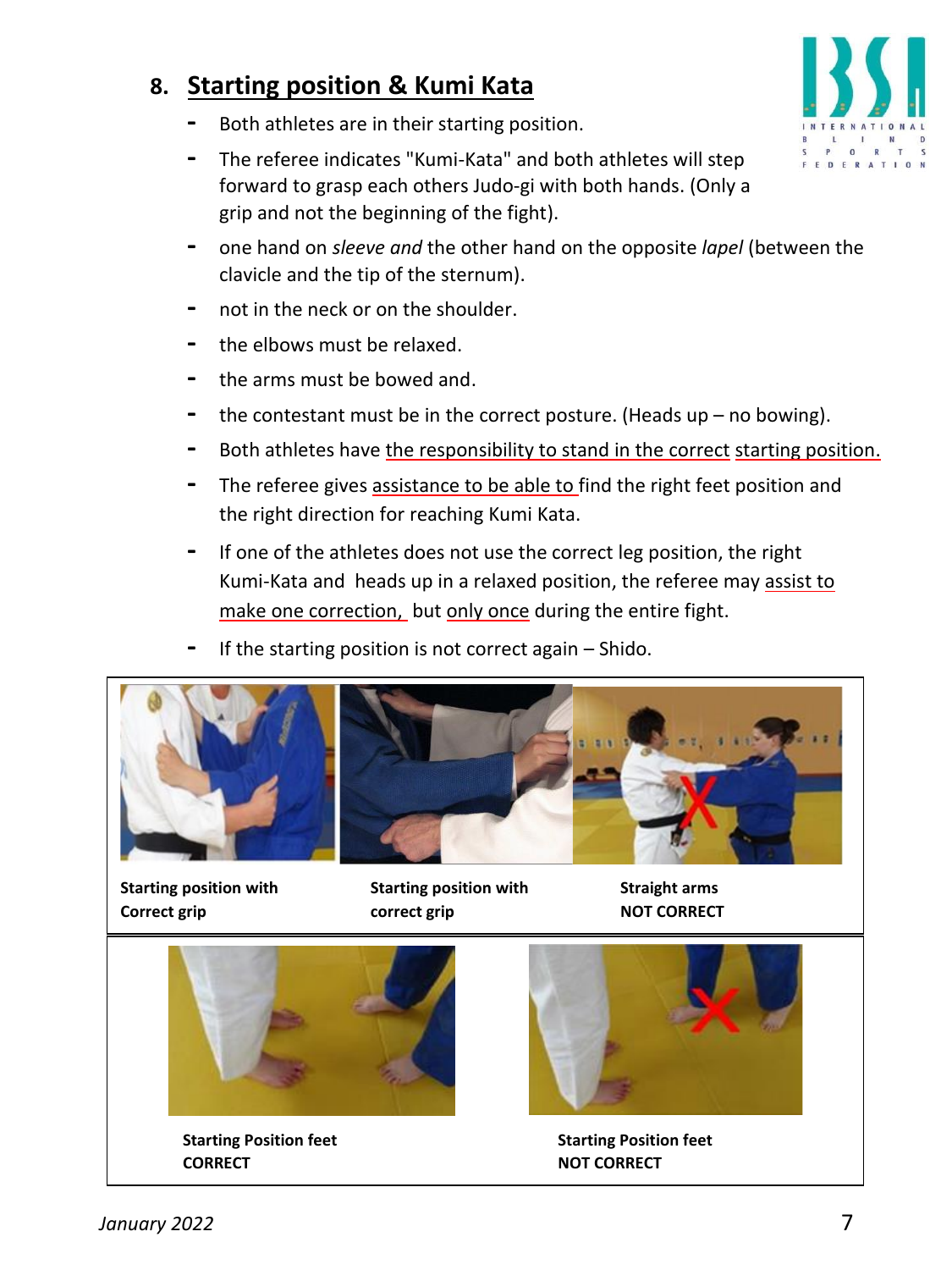### <span id="page-7-0"></span>**9. Shido will be given for:**

- **-** Changing the grip before Hajime.
- **-** Avoiding gripping in starting position.
- **-** Bent Posture or bowed head in starting position.
- **-** Not correct starting position with the legs.

### <span id="page-7-1"></span>**10. Kumi-kata problems:**

- **-** Only concerning Kumi-kata problems, the referee will instruct the athletes.
- **-** first the white (shiro) athlete may obtain his grip, then the blue (ao) athlete will be instructed to obtain his grip.
- **-** The order will be reversed the next time before Hajime.
- **-** If any athlete changes the grip again the referee will cancel the Kumi Kata and give Shido for this contestant**.**

### <span id="page-7-2"></span>**11. Grip with both hands:**

For VI athletes it is absolutely necessary to fight with both hands all the time!!!

If one of the athletes loses one or two hands grip the referee must give Maté immediately!

### <span id="page-7-3"></span>**12. Penalized with SHIDO:**

- **-** Grip with only one hand
- **-** Grip with **one hand** is only allowed if **immediately** followed by an attack
- **-** Pulling away the arm backward, so that the opponent cannot grasp the sleeve of the opponent and must be directly penalized with Shido.

 *Especially for visually impaired athletes, the grip always must be held with both hands, the use of one hand will only be allowed when attacking!*

### <span id="page-7-4"></span>**13. Leg grabbing:**

same system as IJF, but do take into account the visual impairment of the athlete. Also do pay attention whether their contact is incidental in order to protect their body. Or as a result they loose their balance, no penalty will be given.

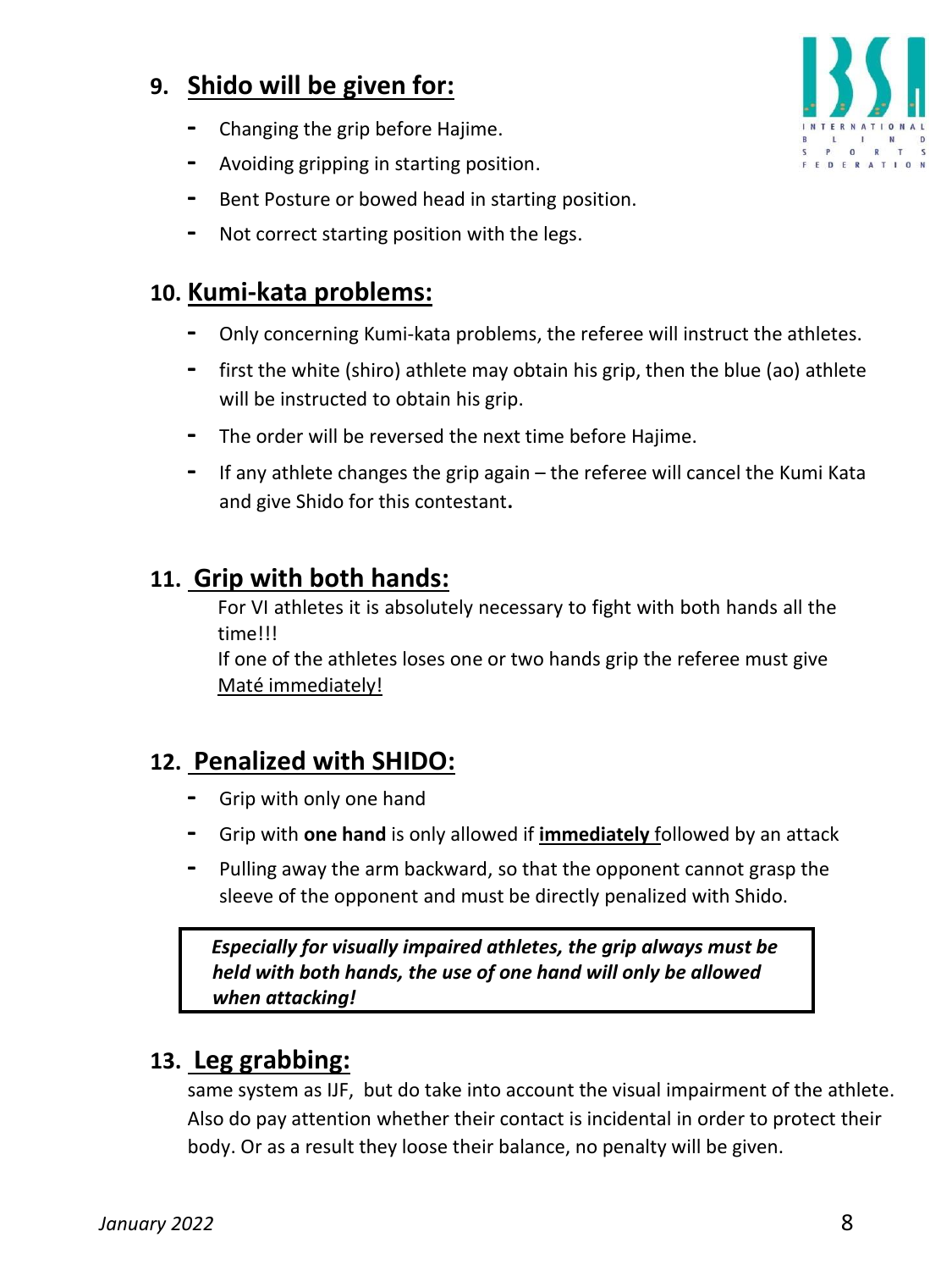### <span id="page-8-0"></span>**14. Rules at the edge of contest area.**

**-** If the J1 is standing outside the contest-area with two feet, the athlete stands outside and will not be penalized.



- **-** Usually, a J1 contestant can not be punished for going outside, but if a J1 athlete walks directly backward to the edge and steps outside, then the athlete can be penalized.
- **-** The J1 athlete or Deaf Athlete can also be penalized when it is a method (repeatedly) to going outside,
- **-** the J2 is standing outside with one foot, means outside and may possibly be penalized.
- **- J2** athletes leaving the mat without action shall be penalized with Shido.

*Please, give the contestants enough time to change direction on the edge of the contest area. Referees should have feeling for the blind (J1), and deaf contestants.*

### <span id="page-8-1"></span>**13.1. Jogai.**

As the contestants approach the safety area, the referee will move toward the centre of the contest area and will announce **JOGAI!!!**

While announcing Jogai:

- **-** the referee must be in a central position!!!(on the line between the athletes and the centre of the contest area)
- **-** repeatedly and very loud, so that the contestants will be able to modify the direction of their movement towards the referee's voice.

### <span id="page-8-2"></span>**15. Signs and signals.**

*score or penalty, in addition to the conventional sign and term*, *the referee will also announce: SHIRO (white) or AO (blue)***.**

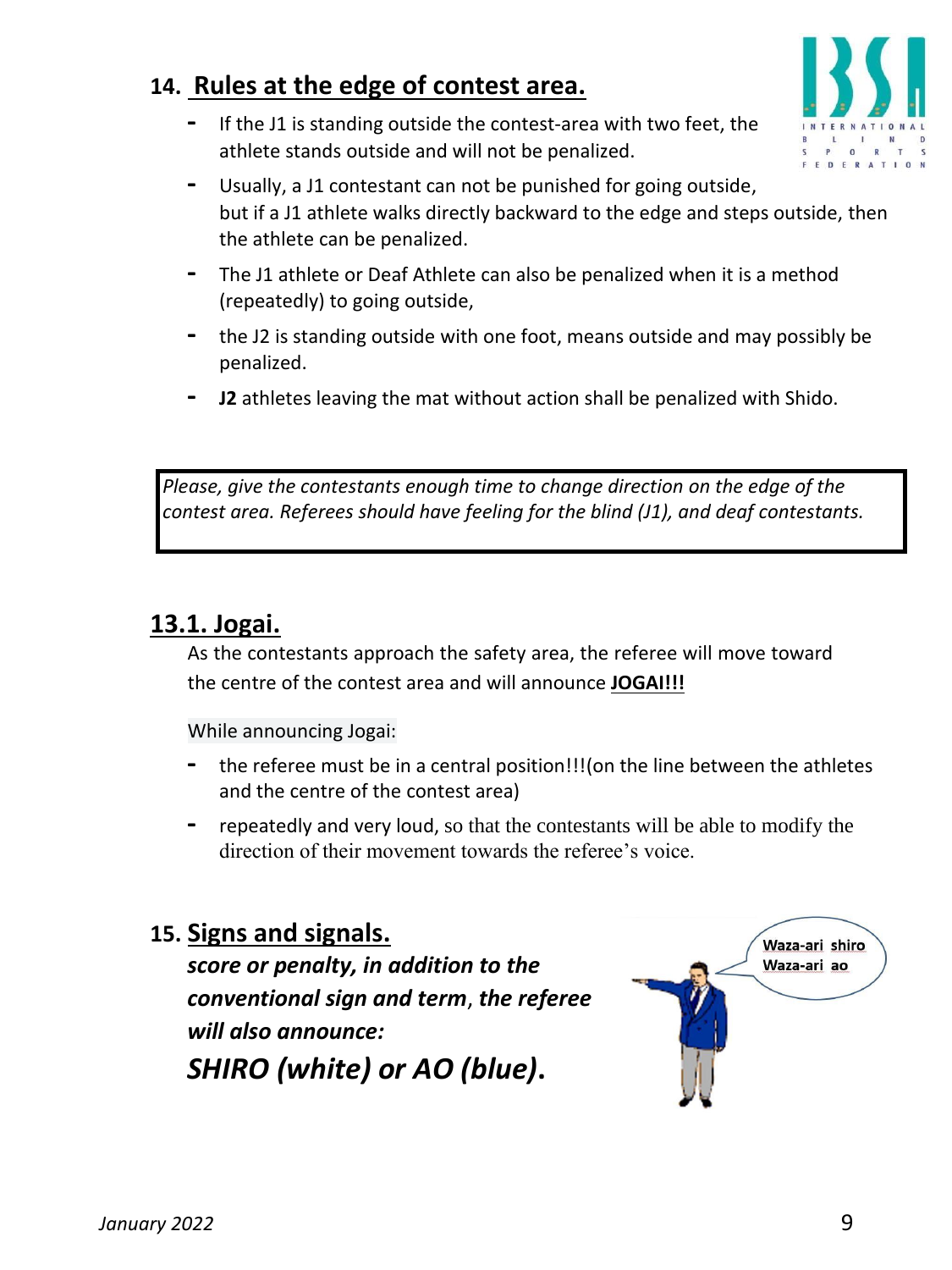### <span id="page-9-0"></span>**16. MATÉ.**

**-** The referee should be careful to stay close enough to the athletes.



- **- After Maté***:* The referee accompanies or guide the athletes to their starting positions *(*only the J1 athletes with red circle or the athletes who need or wish to do so).
- **- Hajime and penalties:** Will always be given from the starting position. (For orientation).

*If one of the fighters is in Ne-Waza position and the referee has to give Maté – please allow the fighter to stand up by himself***.** 

### <span id="page-9-1"></span>**17. Coaching rules.**

- **-** The coach can give advice to his athlete during the entire fight, but **only** for orientation and security.
- **-** Of course, it is understandable that the J1 athletes need more attention.
- **-** It is only allowed that one coach can coach and he has to sit in the coaching box.
- **-** Constant screaming and cheering are not allowed! The rules for respectful behaviour must be followed.
- **-** In case that the coach announces referee terms or comments to the referee or impertinent comments or against the spirit of Judo  $\rightarrow$  **the same procedure as IJF Rules will be followed.**

### <span id="page-9-2"></span>**18. Correct Judogi.**

During maté, the athletes must adjust their judogi. The coaches should give advice to their fighters to do so. The referee is aware that the athlete cannot adjust their judogi during the escort.

### **19. Athlete does not appear.**

<span id="page-9-3"></span>After the first call, if one of the contestants is on the tatami, an interval call is repeated in 30 seconds, after the next 30 seconds, the participant on the tatami will win by Fusen-Gachi.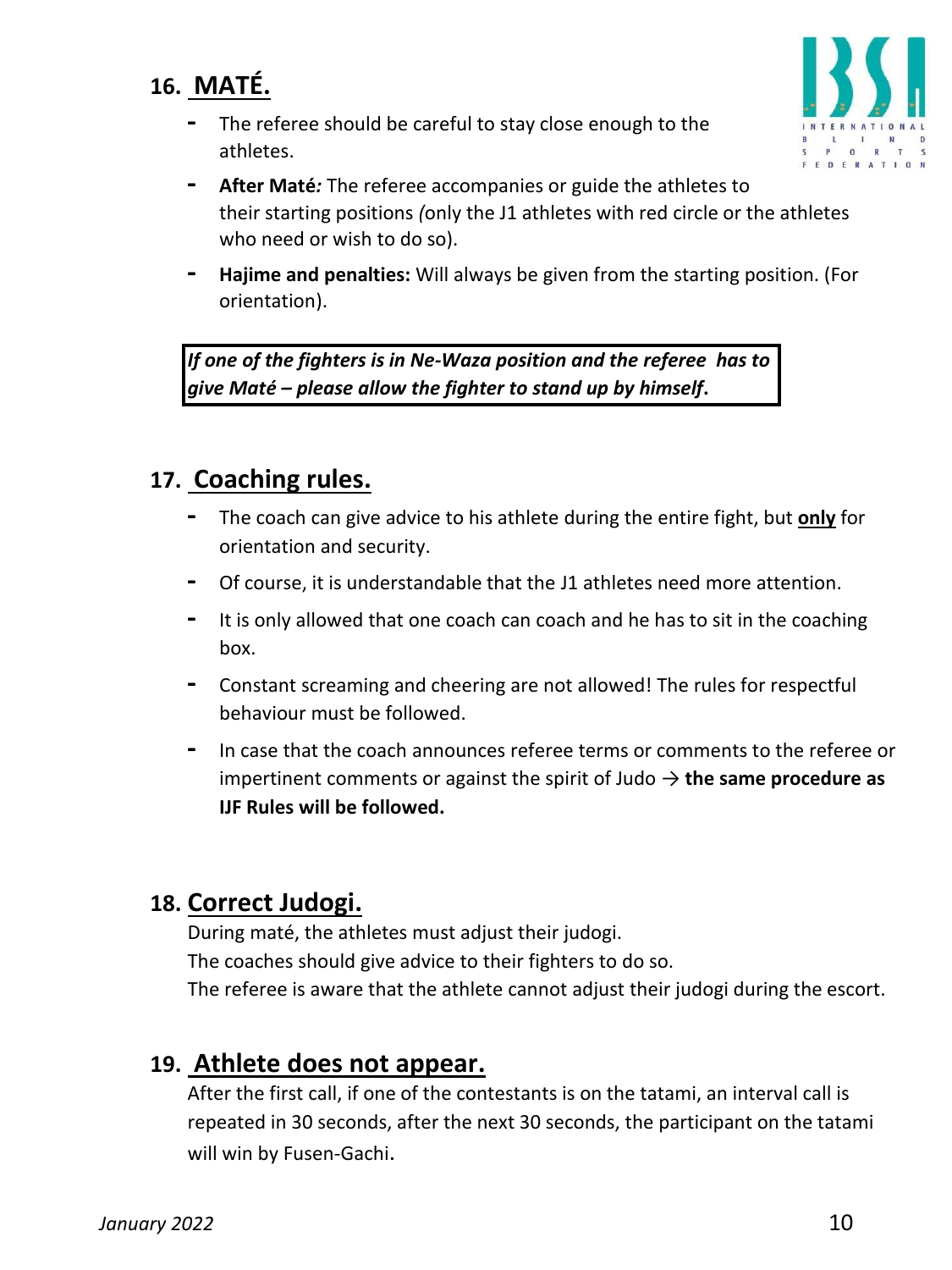### <span id="page-10-0"></span>**20. Special attention.**

**-** The J1 athletes need more time to start their action. The feeling of the J1 fighter is different from the J2. The referee must always be aware of the situation of the J1.



**-** The referee and judges are authorized to penalize competitors during all circumstances, especially when the interest and protection of the blind or visually impaired athletes is not being respected.

### <span id="page-10-1"></span>**21. Remarks.**

- **-** The IJF rules also apply to Judo with a visual impairment if these rules are not mentioned as a deviation in the IBSA rules.
- **-** Please respect the handicaps of visually impaired or deaf athletes and develop an understanding for this during the entire competition.
- **-** The referee does not touch the athlete whenever not really necessary.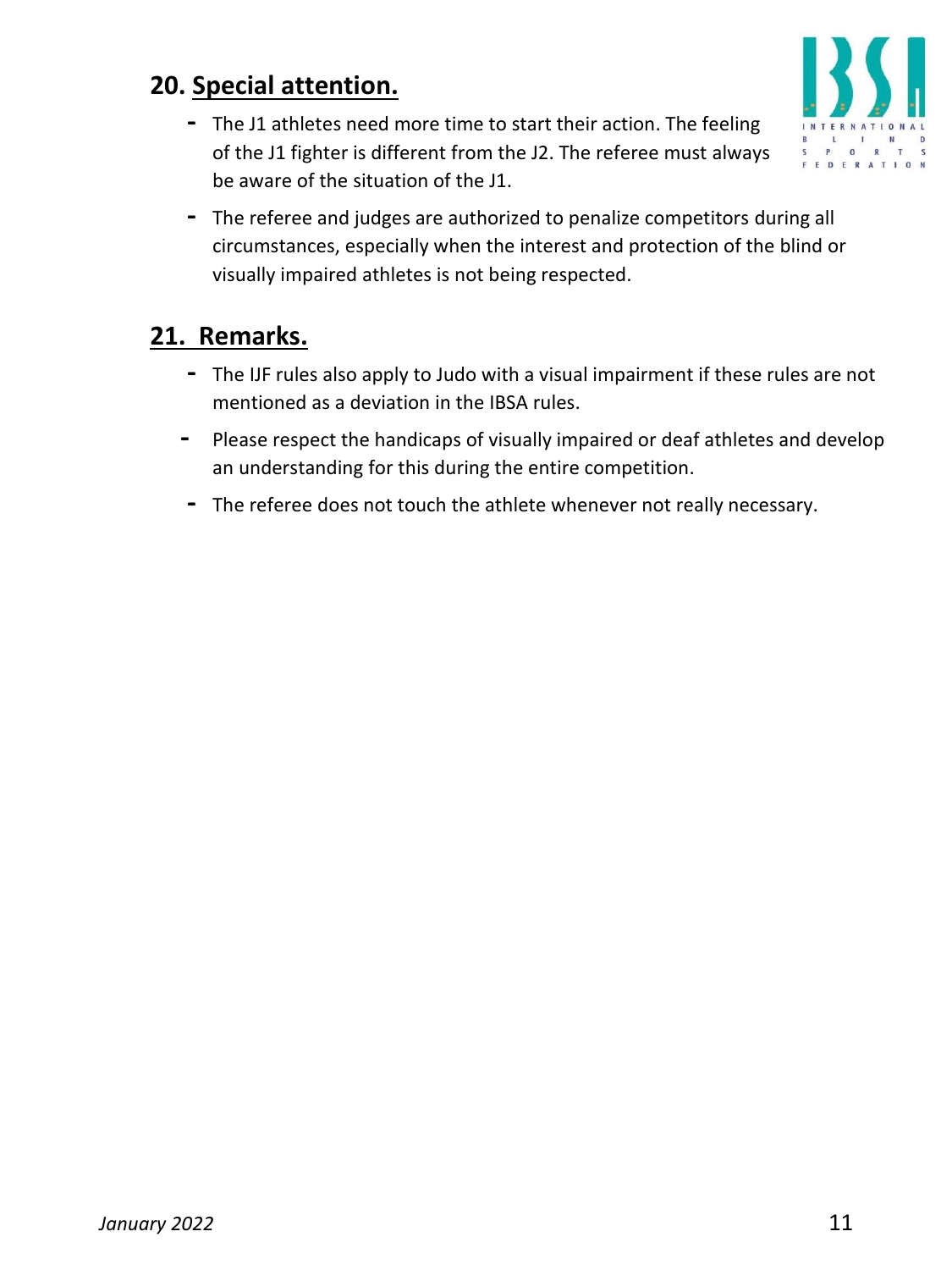

### SPECIFIC IBSA AMENDMENTS



### FOR HEARING IMPAIRED ATHLETS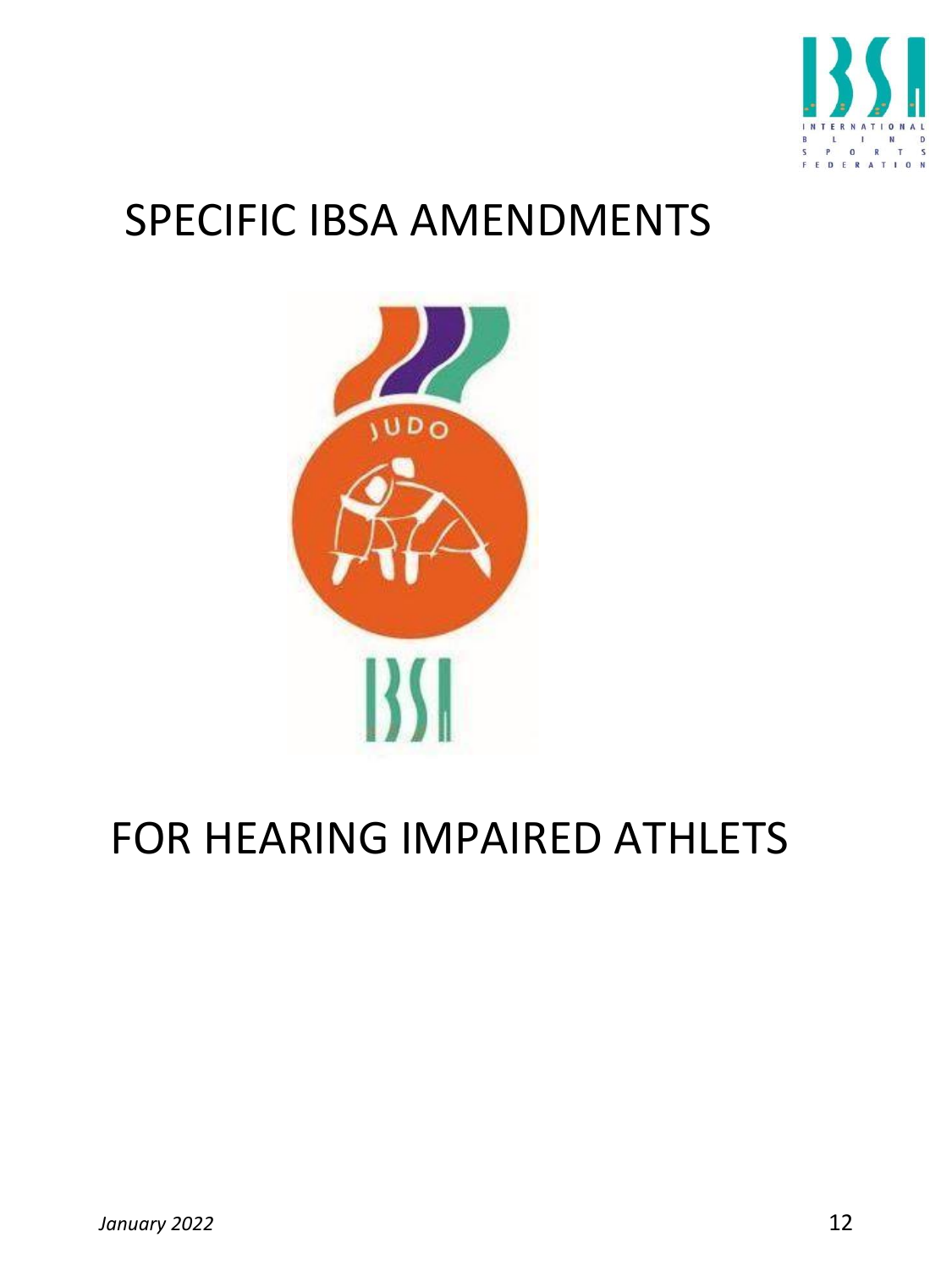### <span id="page-12-0"></span>**22. Judo outfit for hearing impaired athletes.**





Hearing impaired Athletes are wearing a yellow circle on the back number of their judogi. This circle has a diameter of 7 cm.



If athletes are both hearing impaired and J1, they are wearing a yellow circle and a red circle on the back number of their judogi.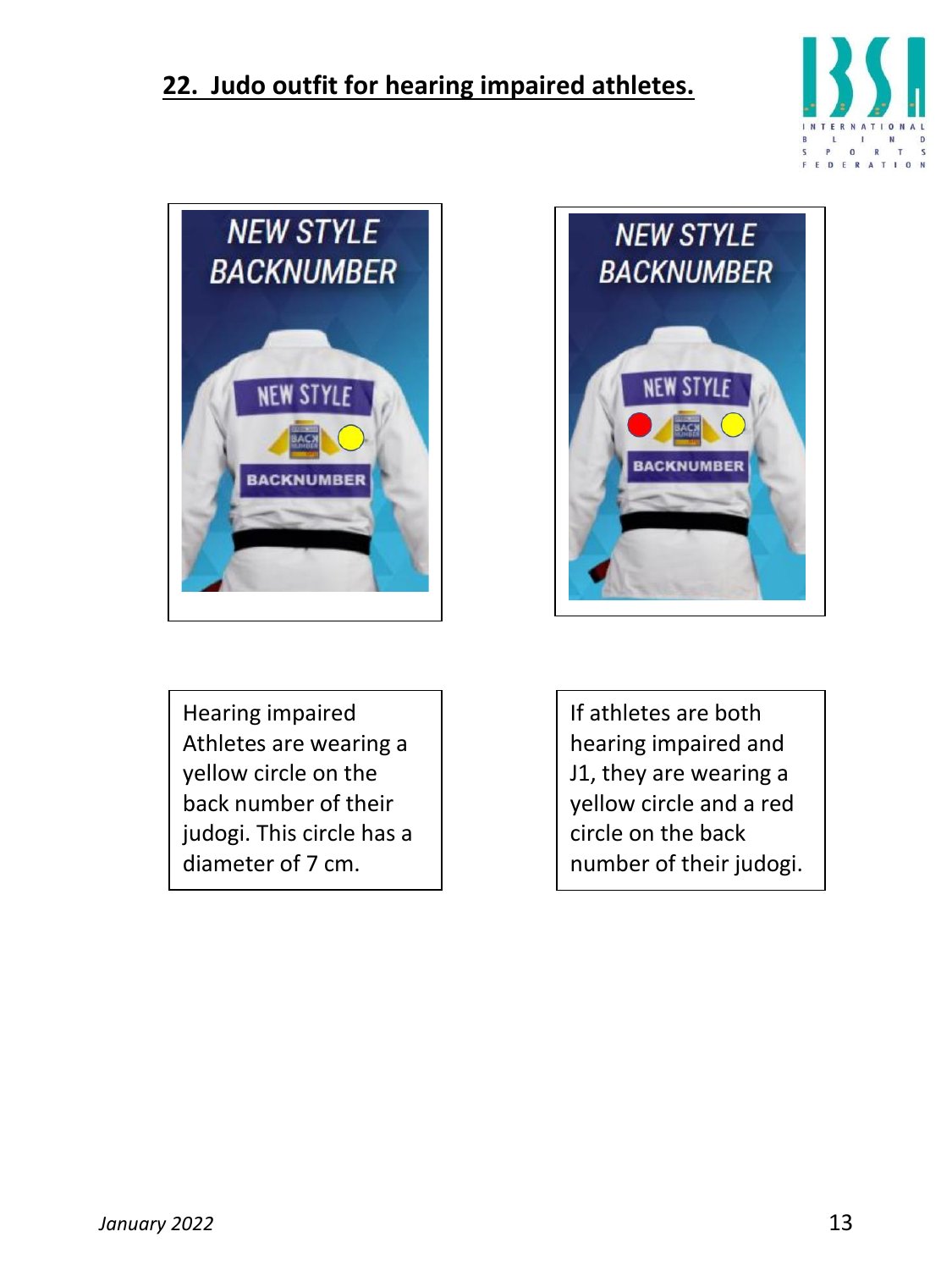### <span id="page-13-0"></span>**23. Start of contest.**

- **-** The referee assists the athlete to bow applying with a slight pressure of the hand between the shoulders.
- **-** The referee must stay close to the athlete and announce REI.
- **-** To announce HAJIME the referee gives one tap on the shoulder blade of the deaf athlete.
- **-** To announce MATÉ, the referee taps twice on the shoulderblade.



# **1 x** Hajime



# **2 x** Maté

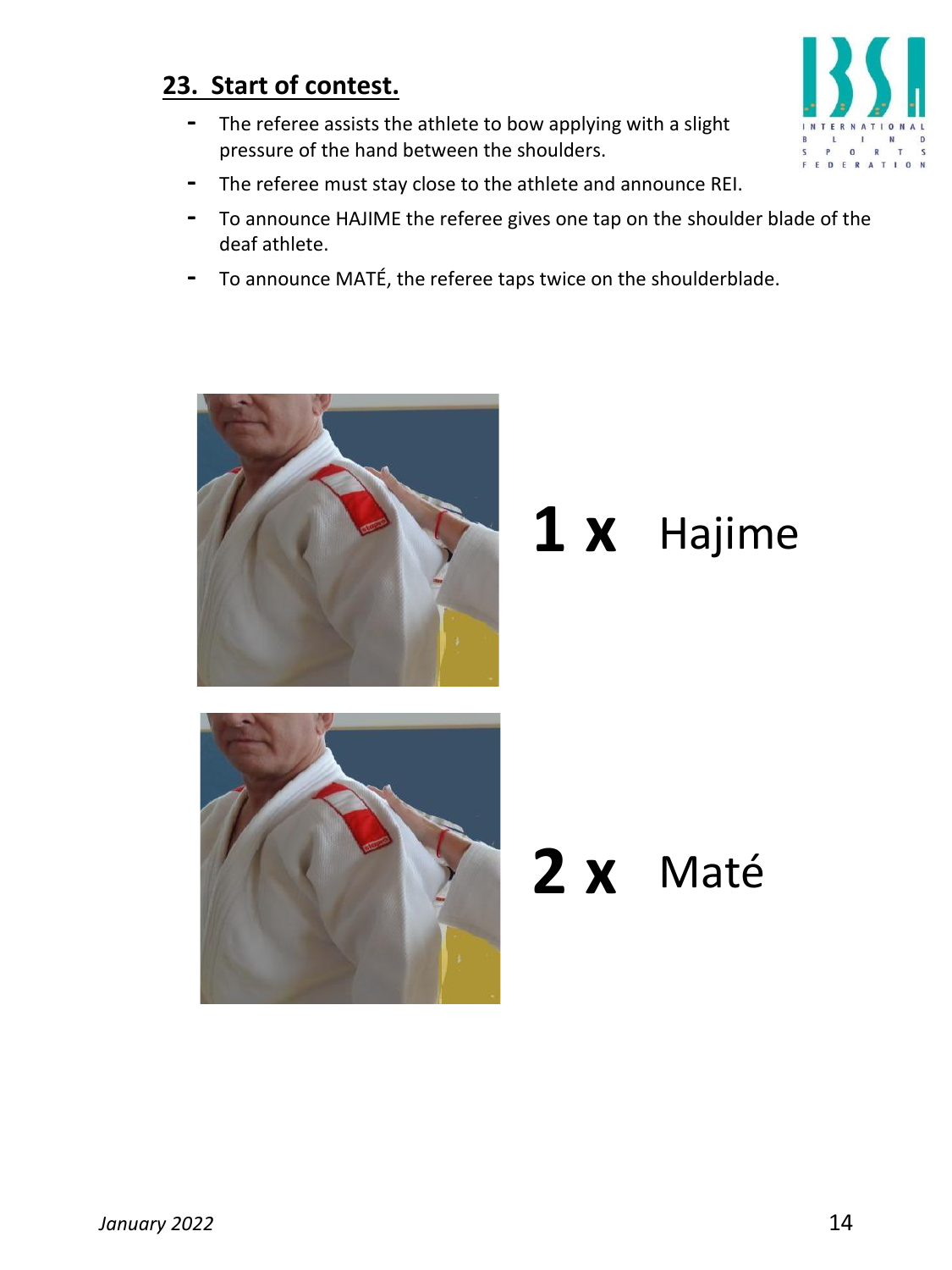### <span id="page-14-0"></span>**24. Signs for score and penalty. Draw on the palm of the athlete's hand :**



### <span id="page-14-1"></span>**a. Sign for Ippon.** In case of IPPON the referee signs "I".







### <span id="page-14-2"></span>**b.Sign for Waza-ari.**

In case of WAZA-ARI the Referee signs "W".

### <span id="page-14-3"></span>**c. Cancel the score or penalty.**

In case the score is being cancelled or a penalty is given, the referee signs "X".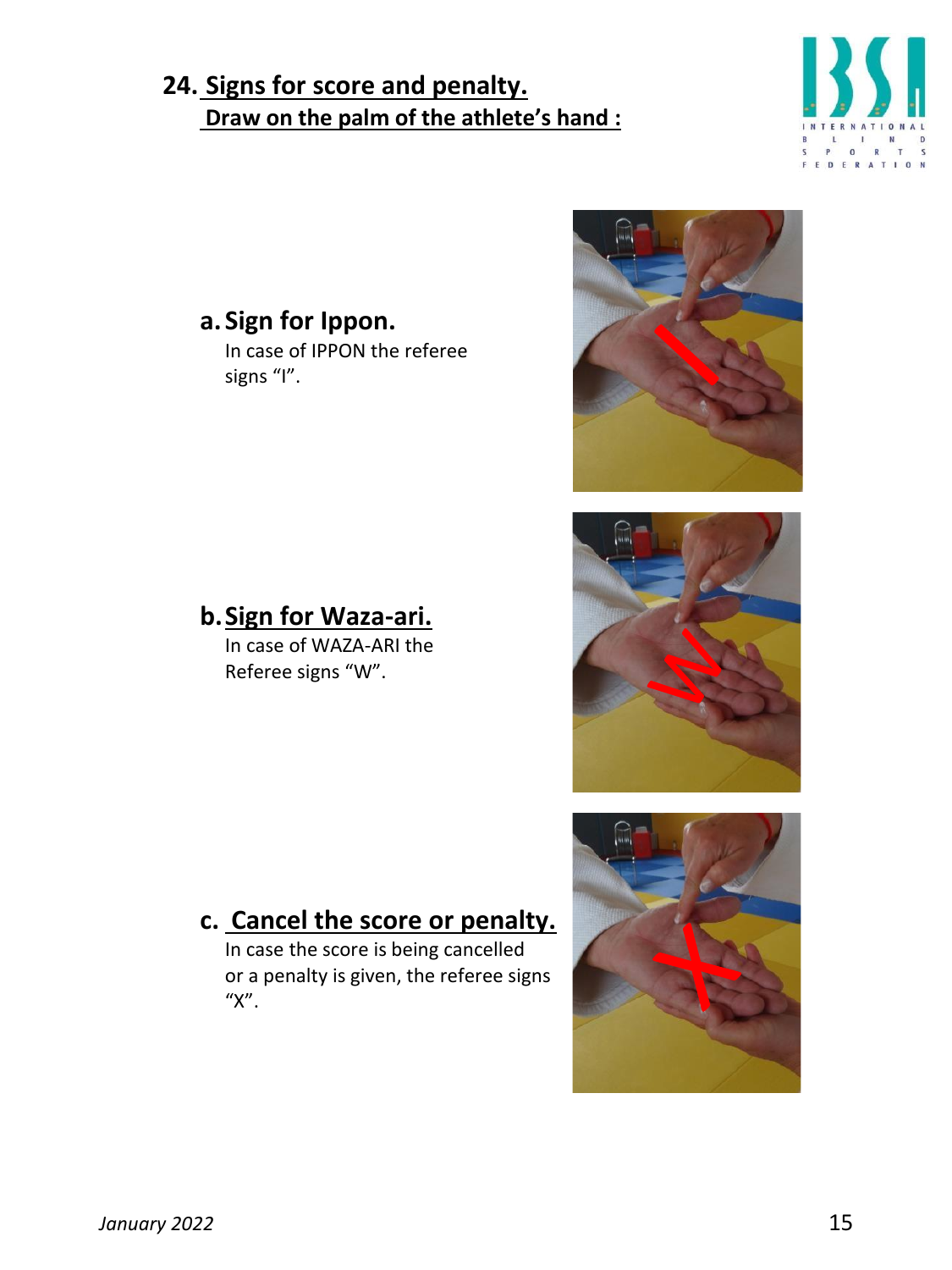

### <span id="page-15-0"></span>**d. Sign for first Shido.**

Tap on the top of the Athlete's hand with one finger.







### <span id="page-15-1"></span>**e. Sign for second Shido.**

 Tap on the top of the Athlete's hand with two fingers.

### <span id="page-15-2"></span>**f. Sign for Hansoku-Make.**

In case of Hansoku-make the referee sign an "H" on the palm of the hand.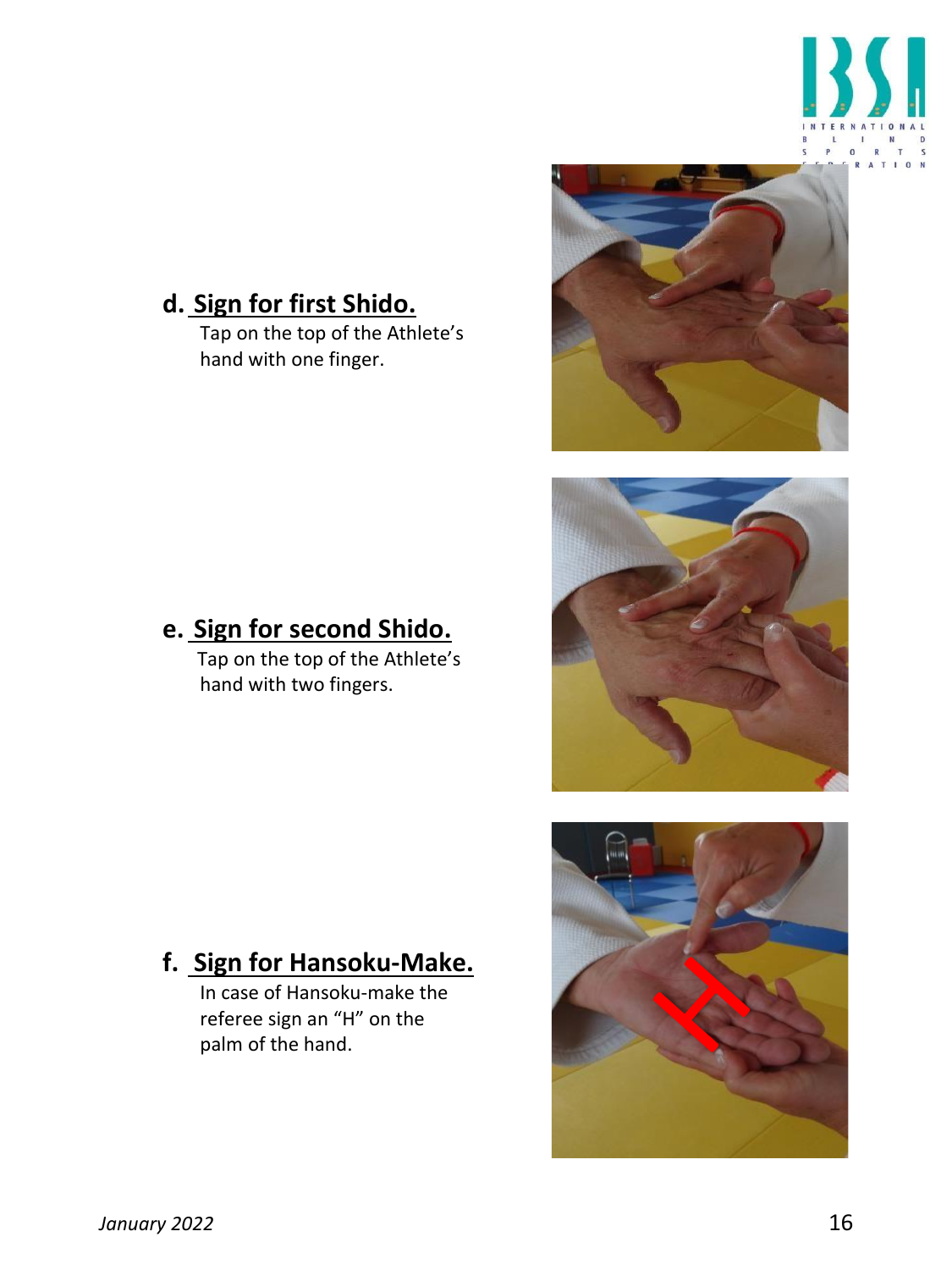### <span id="page-16-0"></span>**g. Attention for going outside.**

The hearing-impaired athletes cannot hear the announcement "JOGAI". If the athlete is both hearing impaired and blind (J1) the referee usually must never give Shido for stepping out.

#### Exception:

To indicate to a hearing-impaired athlete, who is going outside the contest area immediately and repeatedly without attack, the referee will warn this athlete by turning his closed hand in the palm of the athlete's hand. This means the athlete will be penalized next time.

### <span id="page-16-1"></span>**h. Signal for going outside.**

The referee will give the standard sign for Shido and a he will draw with one finger a vertical line from wrist to fingers additionally.



### <span id="page-16-2"></span>**i. Sonomama – Yoshi.**

In the case of **Sonomama** and the athlete is also hearing impaired, the referee should also give a quick pressure with his open hand on the head of the athlete.

When the referee announces Yoshi, he shall simultaneously give a firmly touch on both athletes heads with the palms of his hands.

#### Attention:

Sometimes it is necessary to control the hearing-impaired contestants to hold still – additionally with two hands – on the back of the head.